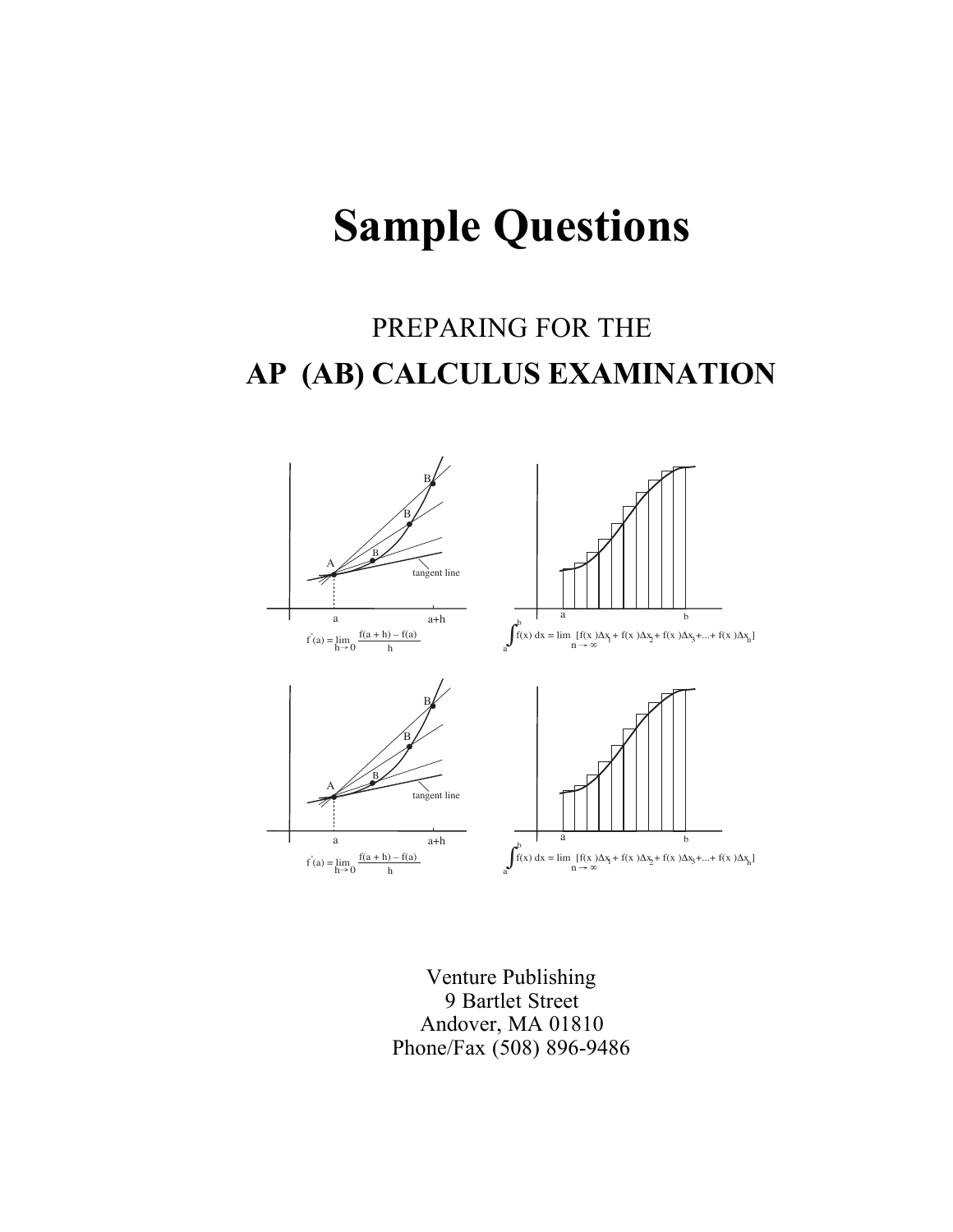# **Preface**

This workbook is intended for students preparing to take the Advanced Placement Calculus AB Examination. It contains six practice tests that are based on the course description published by the College Board. We have tried to make each of the six tests in this workbook as much like the actual AP Exam as possible. For example, in the appropriate sections, there are questions that require students to make decisions about whether to use the graphing calculator a lot, a little, or not at all. In order to provide a greater supply of this type problem, our exams require the use of a calculator in about half the problems of Section I Part B, and all of Section II Part A.

Each student is expected to have a graphing calculator that has the capability to:

- (1) produce the graph of a function within an arbitrary viewing window,
- (2) find the zeros of a function,
- (3) compute the derivative of a function numerically, and
- (4) compute definite integrals.

 $\overline{a}$ 

In the free-response sections, solutions obtained using one of these four capabilities need only show the setup. Solutions using other calculator capabilities must show the mathematical steps that lead to the answer. In either case, a correct answer alone will not receive full credit.

As in the *AP Course Description for Mathematics*, our examinations are in two sections of equal weight. Section I is all multiple-choice and Section II is all free-response.

- 1. Section I Part A (30 questions in 60 minutes). Calculators may not be used in this part of the exam.
- 2. Section I Part B (15 questions in 45minutes). Calculators are allowed.
- 3. Section II Part A (2 questions in 30 minutes). Calculators are required
- 4. Section II Part B (4 questions in 60 minutes). Calculators may not be used and the student may go back to Part A if there is time.

In the hope of providing future students with a better workbook, the authors welcome your suggestions, corrections, problems of all sorts, and feedback in general. Please send your comments to:

> Venture Publishing 9 Bartlet Street, Suite 55 Andover, Ma 01810 Phone/Fax 508-896-9486 E-Mail gwbest@tiac.net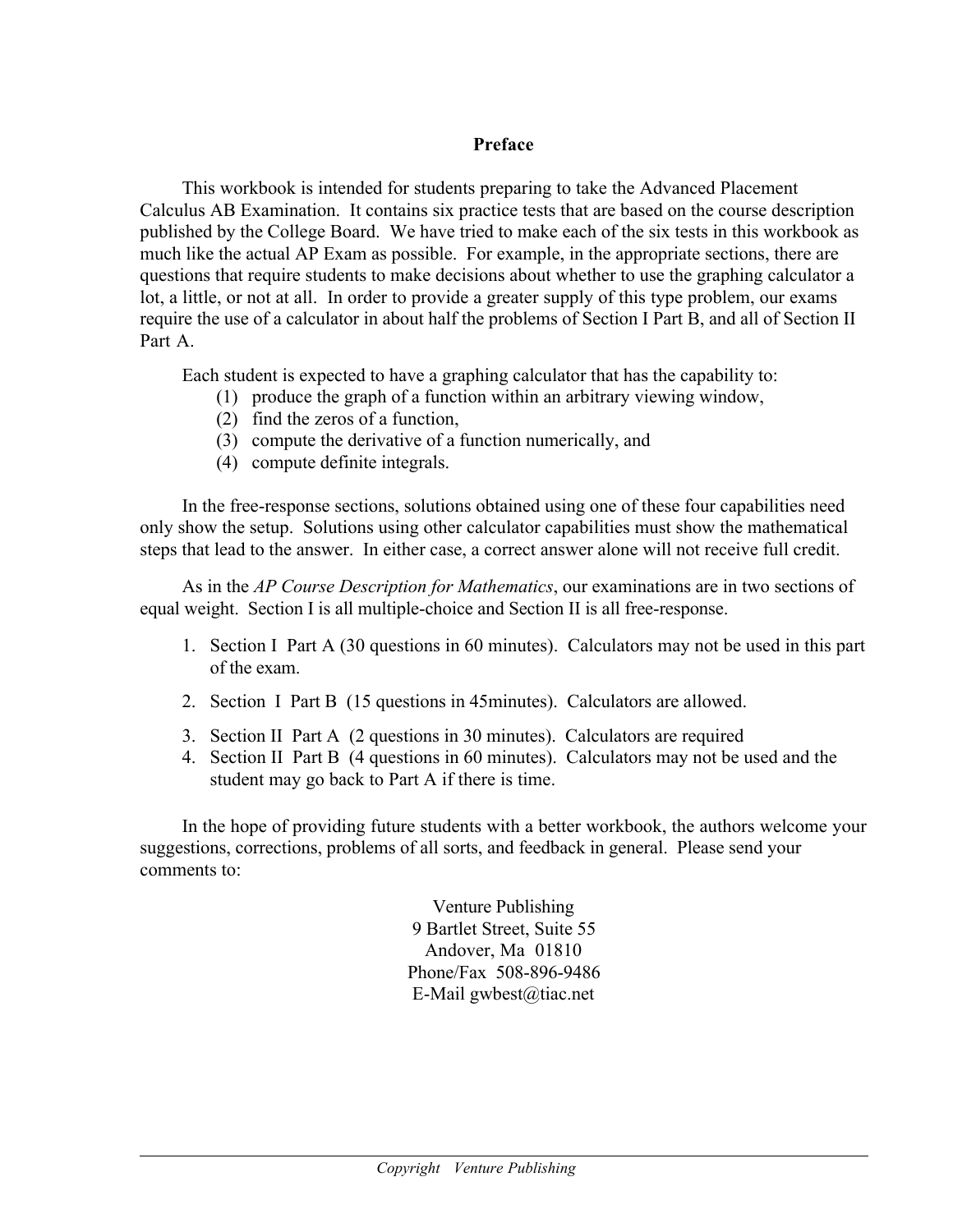#### **EXAM I CALCULUS AB SECTION I PART A Time–60 minutes Number of questions–30**

## **A CALCULATOR MAY NOT BE USED ON THIS PART OF THE EXAMINATION**

**Directions:** Solve each of the following problems, using the available space for scratchwork. After examining the form of the choices, decide which is the best of the choices given and fill in the box. Do not spend too much time on any one problem.

#### **In this test:**

 $\overline{a}$ 

 $\overline{a}$ 

- (1) Unless otherwise specified, the domain of a function  $f$  is assumed to be the set of all real numbers  $x$  for which  $f(x)$  is a real number.
- (2) The inverse of a trigonometric function *f* may be indicated using the inverse function notation  $f^{-1}$  or with the prefix "arc" (e.g.,  $\sin^{-1} x = \arcsin x$ ).
- 1. If  $f'(x) = \ln(x 2)$ , then the graph of  $y = f(x)$  is decreasing if and only if (A)  $2 < x < 3$  (B)  $0 < x$  (C)  $0 < x < 1$  (D)  $x > 1$

- 2. For  $x \neq 0$ , the slope of the tangent to  $y = x \cos x$  equals zero whenever
	- (A) tan  $x = -x$
	- (B)  $\tan x = \frac{1}{x}$
	- (C) tan  $x = x$
	- (D)  $\sin x = x$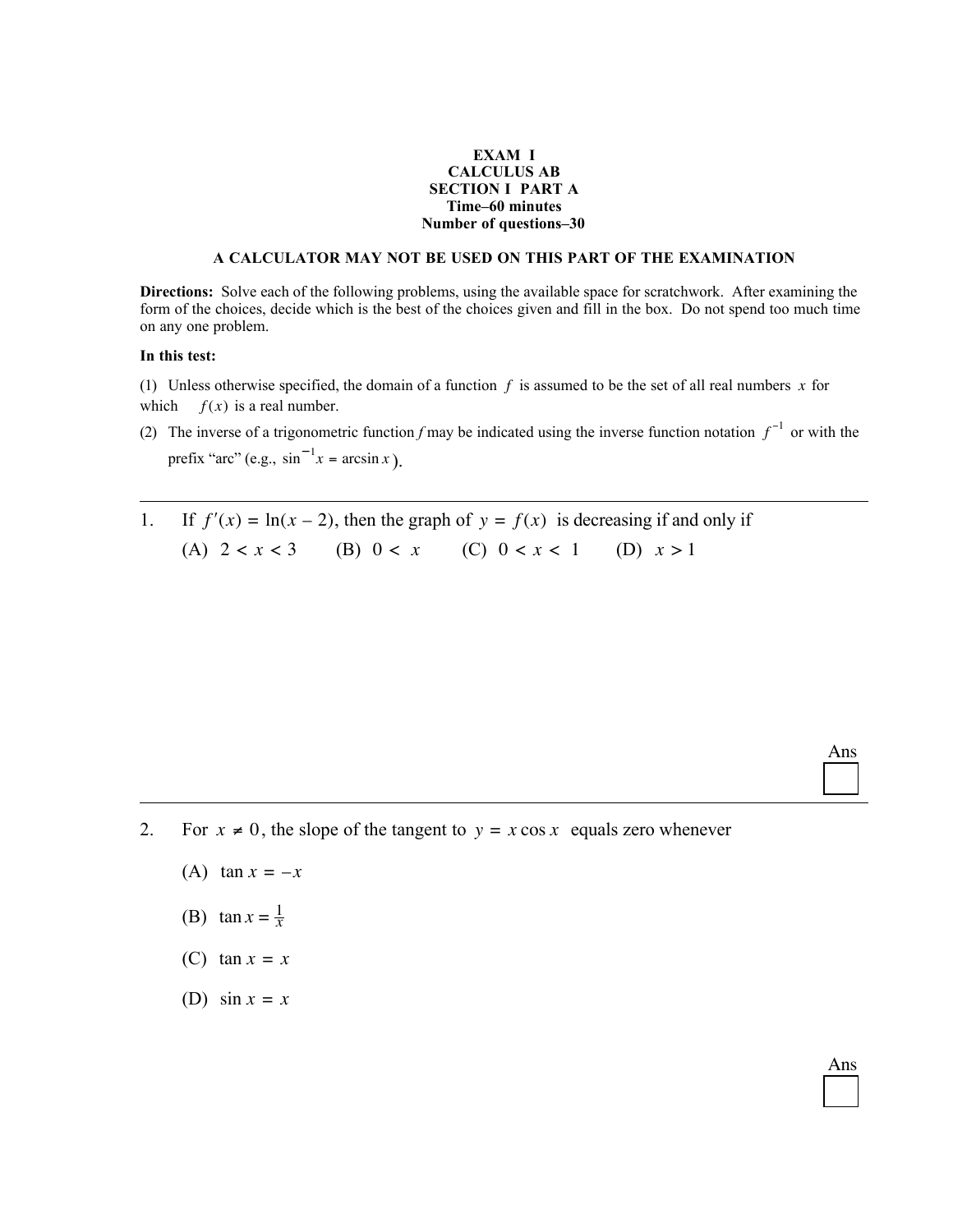3. The function *F* is defined by

 $F(x) = G[x + G(x)]$ 

where the graph of the function *G* is shown at the right.

The approximate value of  $F'(1)$  is

(A)  $\frac{2}{3}$ 

 $\overline{a}$ 

2

- $(B) -2$
- $(C) -1$
- (D)  $-\frac{2}{3}$

 $\overline{a}$ 

 $\overline{a}$ 



Ans

4. 
$$
\int_{2}^{6} \left(\frac{1}{x} + 2x\right) dx =
$$
  
(A) ln 4 + 32  
(B) ln 3 + 40  
(C) ln 3 + 32  
(D) ln 4 + 40

Ans

5. A relative maximum of the function  $f(x) = \frac{(\ln x)^2}{x^2}$ *x*  $f(x) = \frac{(\ln x)^2}{x}$  occurs a

- (A) 1
- (B) 2
- (C) *e*
- (D)  $e^2$

 $\overline{a}$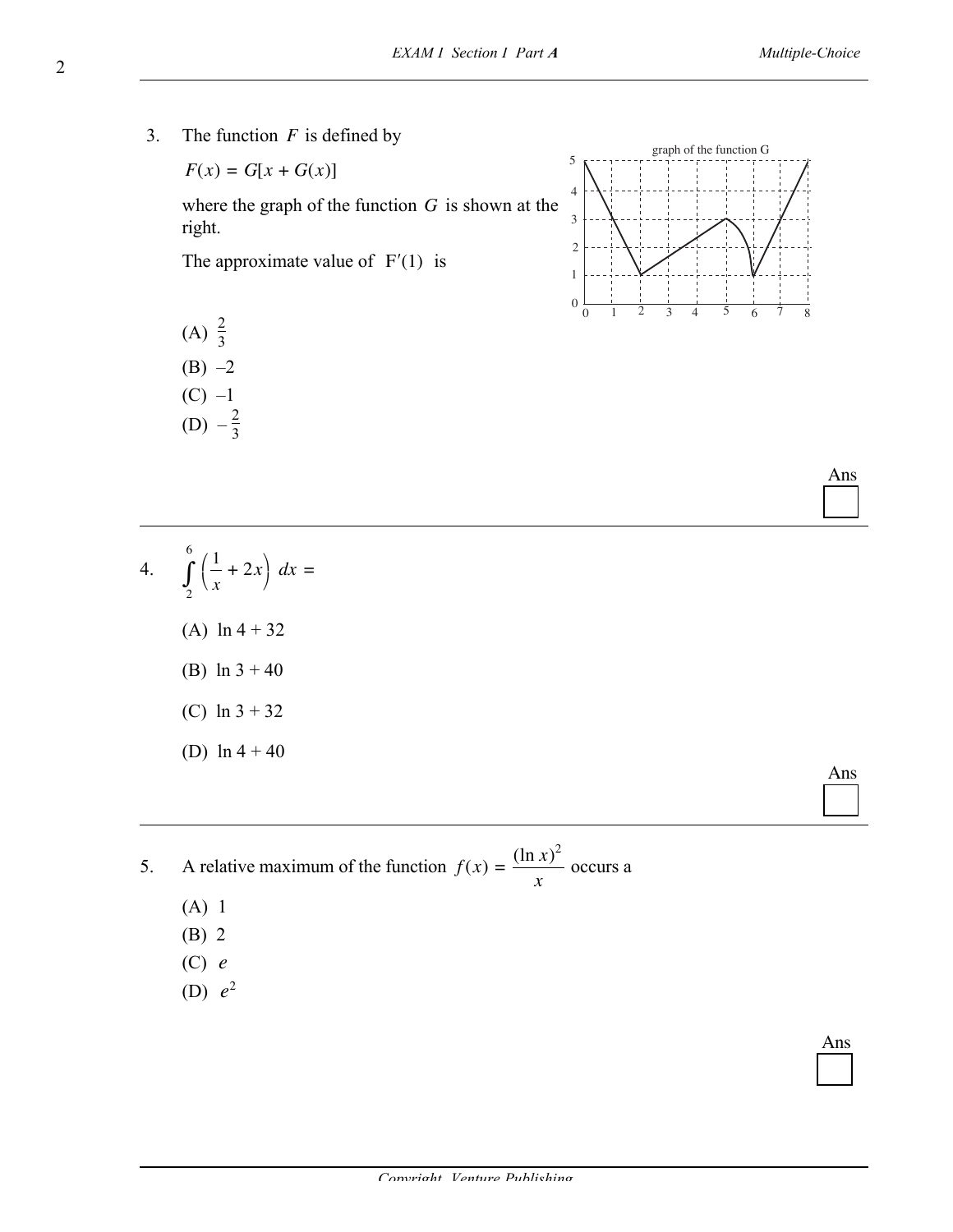$\overline{a}$ 

 $\overline{a}$ 

6. Use a right-hand Riemann sum with 4 equal subdivisions to approximate the integral  $2x - 3$ 1 3  $\int_{-1}$  | 2x – 3 | dx . (A) 13 (B) 10 (C) 8.5 (D) 8 Ans

- 7. An equation of the line tangent to the graph of  $y = x^3 + 3x^2 + 2$  at its point of inflection is
	- (A)  $y = -3x + 1$
	- (B)  $y = -3x 7$
	- (C)  $y = x + 5$

(D) 
$$
y = 3x + 1
$$

8 The graph of the function  $f$ , consisting of three line segments, is shown in the figure. Let

.

 $g(x) = \int f(t) dt$ *x*  $(x) = \int f(t)$  $=\int_{-2}$ Then  $g''(0) =$ (A)  $\frac{3}{2}$ (B)  $\frac{4}{3}$ 

(C) 0 (D) 
$$
-3
$$

 $\overline{a}$ 



Ans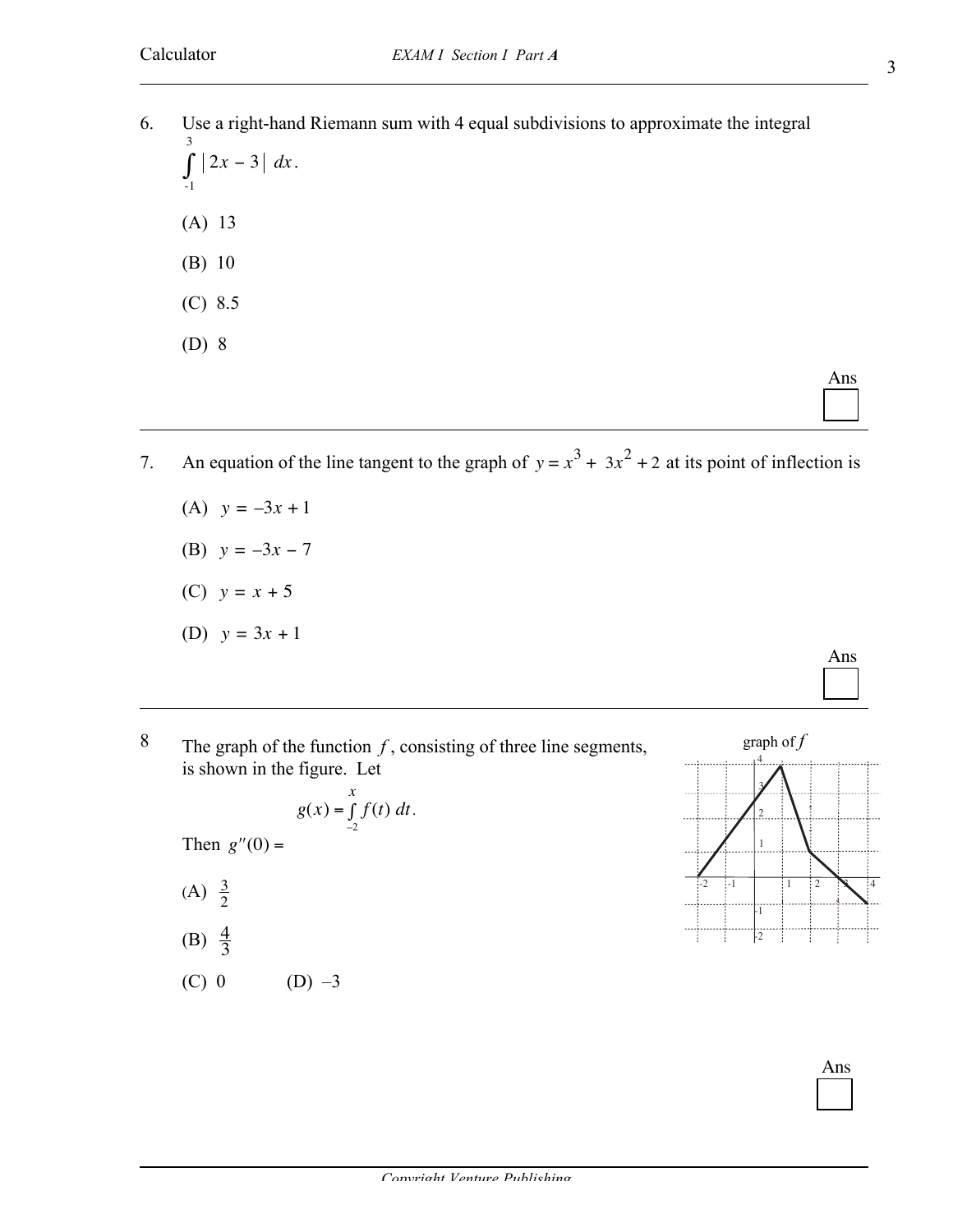#### **EXAM I CALCULUS AB SECTION I PART B Time–45 minutes Number of questions–15**

#### **A GRAPHING CALCULATOR IS REQUIRED FOR SOME QUESTIONS ON THIS PART OF THE EXAMINATION**

**Directions**: Solve each of the following problems, using the available space for scratchwork. After examining the form of the choices, decide which is the best of the choices given and fill in the box. Do not spend too much time on any one problem.

#### **In this test:**

 $\overline{a}$ 

 $\overline{a}$ 

- (1) The exact numerical value of the correct answer does not always appear among the choices given. When this happens, select from among the choices the number that best approximates the exact numerical value.
- (2) Unless otherwise specified, the domain of a function  $f$  is assumed to be the set of all real numbers  $x$  for which  $f(x)$  is a real number.
- (3) The inverse of a trigonometric function  $f$  may be indicated using the inverse function notation  $f^{-1}$  or with the prefix "arc" (e.g.,  $\sin^{-1}x = \arcsin x$ ).
- 1. The function  $f$  is defined on the interval  $[-4, 4]$  and its graph is shown to the right. Which of the following statements are true?
	- I.  $\lim_{x \to 1} f(x) = -1$
	- II.  $\lim_{h \to 0} \frac{f(2+h) f(2)}{h}$  $f(2+h)-f$  $\lim_{h \to 0} \frac{f(2+h)-f(2)}{h} = 2$

III. 
$$
\lim_{x \to -1^+} f(x) = f(-3)
$$

(A) I only (B) II only (C) I and II only (D) II and III only





Ans

2. For  $f(x) = \sin^2 x$  and  $g(x) = 0.5x^2$  on the interval  $\left[-\frac{\pi}{2}, \frac{\pi}{2}\right]$ , the instantaneous rate of change of *f* is greater than the instantaneous rate of change of *g* for which value of *x*?

 $(A) -0.8$  (B) 0 (C) 0.9 (D) 1.2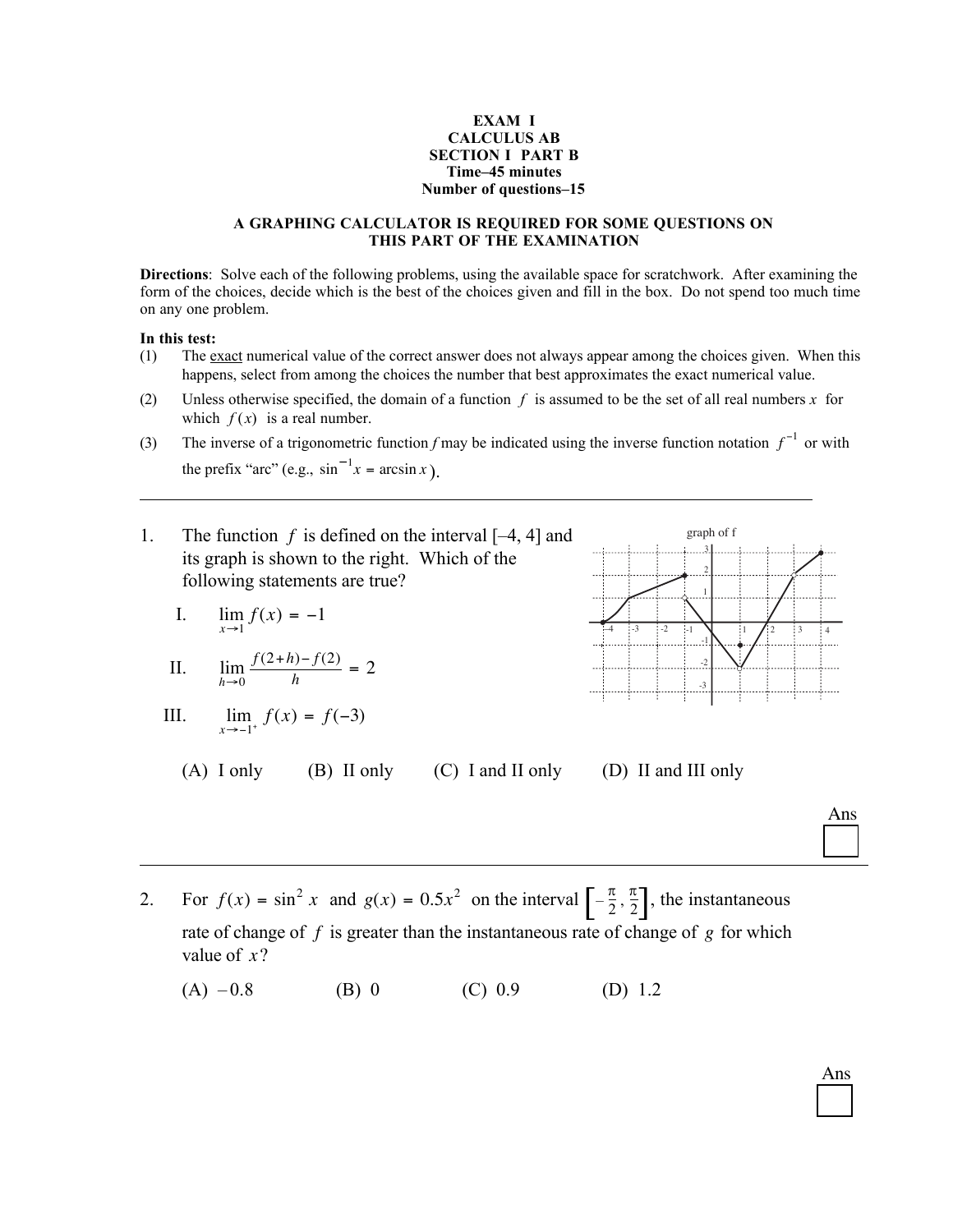$\overline{a}$ 

 $\overline{a}$ 

 $\overline{a}$ 

- 3. Which of the following is the solution to the differential equation  $\frac{dy}{dx} = \frac{1}{3}y$  $^{-2}$  with initial condition  $y(-1) = -1$ ?
	- (A)  $y=(x-2)^{1/3}, x>0$
	- (B)  $y=(x-2)^{1/3}, x<0$
	- (C)  $y = x^{1/3}, x < 0$
	- (D)  $y = x^{1/3}, x > 0$
- 4. Find the average value of the acceleration of a particle whose velocity is modeled by the function  $v(t) = t + 2\sin t$  on the interval [0, 2].



5. The graphs of functions *f* and *g* are shown at the right. If  $h(x) = g[f(x)]$ , which of the following statements are true about the function *h*? I.  $h(0) = 4$ . II. *h* is increasing at  $x = 2$ . graph of *f* 1 2 3 4 1 5 2 3 4 5 0 0 graph of *g* 1 2 3 4 1 5 2 3 4 5 0 0 III. The graph of *h* has a horizontal tangent at  $x = 4$ .

(A) I only (B) II only (C) I and II only (D) II and III only

Ans

Ans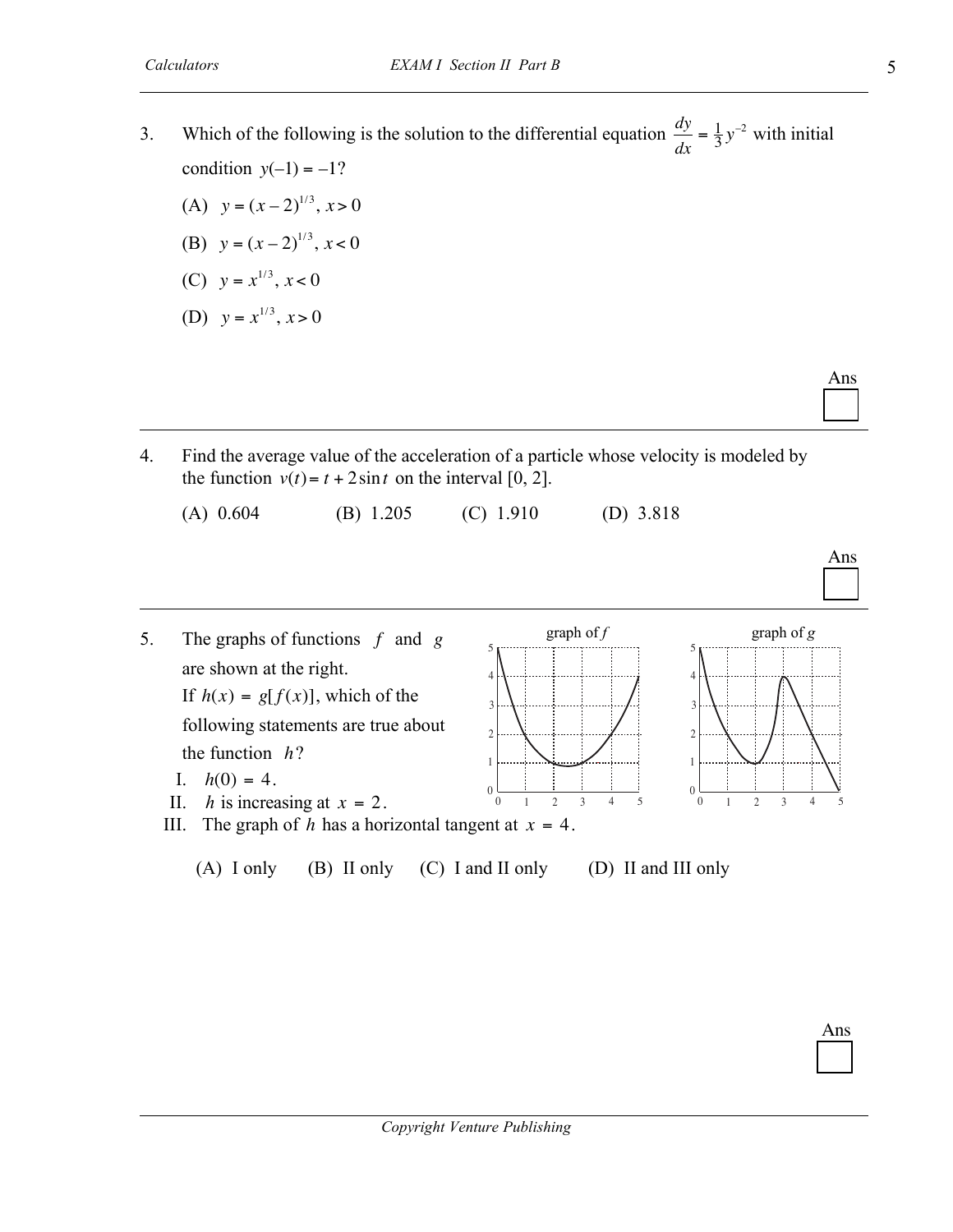#### **CALCULUS AB SECTION II, PART A Time–30 minutes Number of problems–2**

#### **A graphing calculator is required for some problems or parts of problems.**

- Before you begin Part A of Section II, you may wish to look over the problems before starting to work on them. It is not expected that everyone will be able to complete all parts of all problems and you will be able to come back to Part A (without a calculator), if you have time after Part B. All problems are given equal weight, but the parts of a particular solution are not necessarily given equal weight.
- You should write all work for each problem in the space provided. Be sure to write clearly and legibly. If you make an error, you may save time by crossing it out rather than trying to erase it. Erased or crossed out work will not be graded.
- SHOW ALL YOUR WORK. Clearly label any functions, graphs, tables, or other objects you use. You will be graded on the correctness and completeness of your methods as well as your final answers. Answers without supporting work may not receive credit.
- Justifications require that you give mathematical (noncalculator) reasons.
- You are permitted to use your calculator in Part A to solve an equation, find the derivative of a function at a point, or calculate the value of a definite integral. However, you must clearly indicate in your exam booklet the setup of your problem, namely the equation, function, or integral you are using. If you use other built-in features or programs, you must show the mathematical steps necessary to produce your results.
- Your work must be expressed in mathematical notation rather than calculator syntax. For example, ∫ 1 5  $\int x^2 dx$  may not be written as fnInt( $X^2$ , *X*, 1, 5).
- Unless otherwise specified, answers (numeric or algebraic) need not be simplified.
- If you use decimal approximations in your calculations, you will be graded on accuracy. Unless otherwise specified, your final answers should be accurate to three places after the decimal point.
- Unless otherwise specified, the domain of a function *f* is assumed to be the set of all real numbers *x* for which  $f(x)$  is a real number.

#### THE EXAM BEGINS ON THE NEXT PAGE

#### PLEASE TURN OVER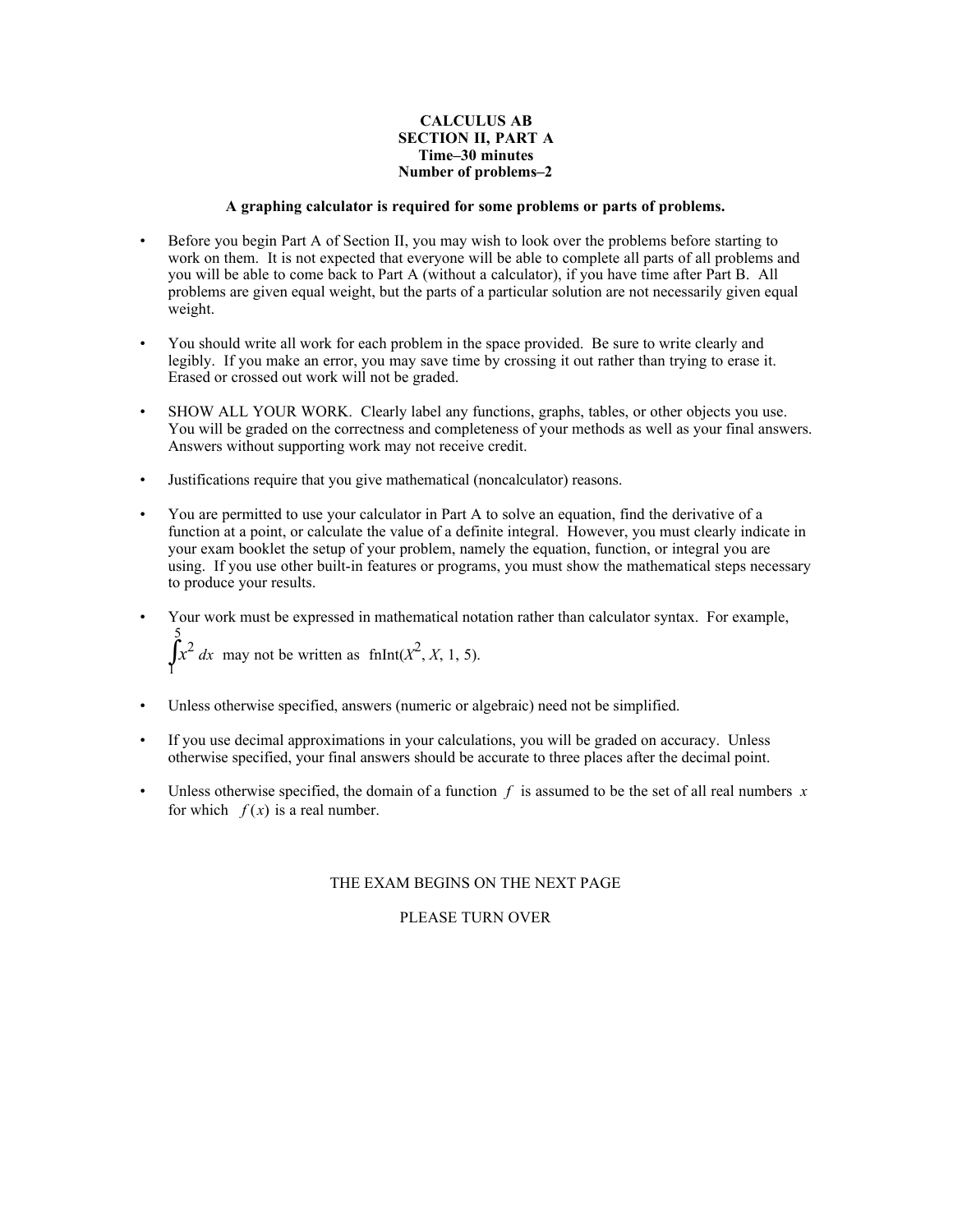$\overline{a}$ 

 $\overline{a}$ 

1. Two functions, f and g, are defined on the closed interval  $-4 \le x \le 4$ . A graph of the function  $f$  is given in the following figure.



The table below contains some values of the continuous function *g*.

| - - |    |  |  |  |  |
|-----|----|--|--|--|--|
|     | -9 |  |  |  |  |

- (a) Find  $f'(3)$ .
- (b) Approximate  $g'(0)$ . Show your work.
- (c) If the function *h* is defined by  $h(x) = g[f(x)]$ , evaluate: i)  $h(2)$  and ii)  $h'(3)$

(d) Find 
$$
\int_{0}^{4} f(x) dx
$$

2. A water tank holds 150 gallons of water at time  $t = 0$ . During the time interval  $0 \le t \le 12$ , water is pumped into the tank at the rate of

$$
w(t) = 4e^{\sin(\frac{\pi}{12}t)} \text{ gallons per hour.}
$$

At time *t* = 8 hours a second pump begins removing water from the tank at the rate of

$$
R(t) = \frac{13t}{1+2t}
$$
 gallons per hour.

- (a) How many gallons of water enter the tank during the time interval  $0 \le t \le 8$ ?
- (b) At what time during the time interval  $0 \le t \le 8$  hours is the amount of water increasing most rapidly?
- (c) What is the total amount of water in the tank at  $t = 12$  hours?
- (d) Is the amount of water in the tank increasing or decreasing at  $t = 12$  hours? Justify your answer.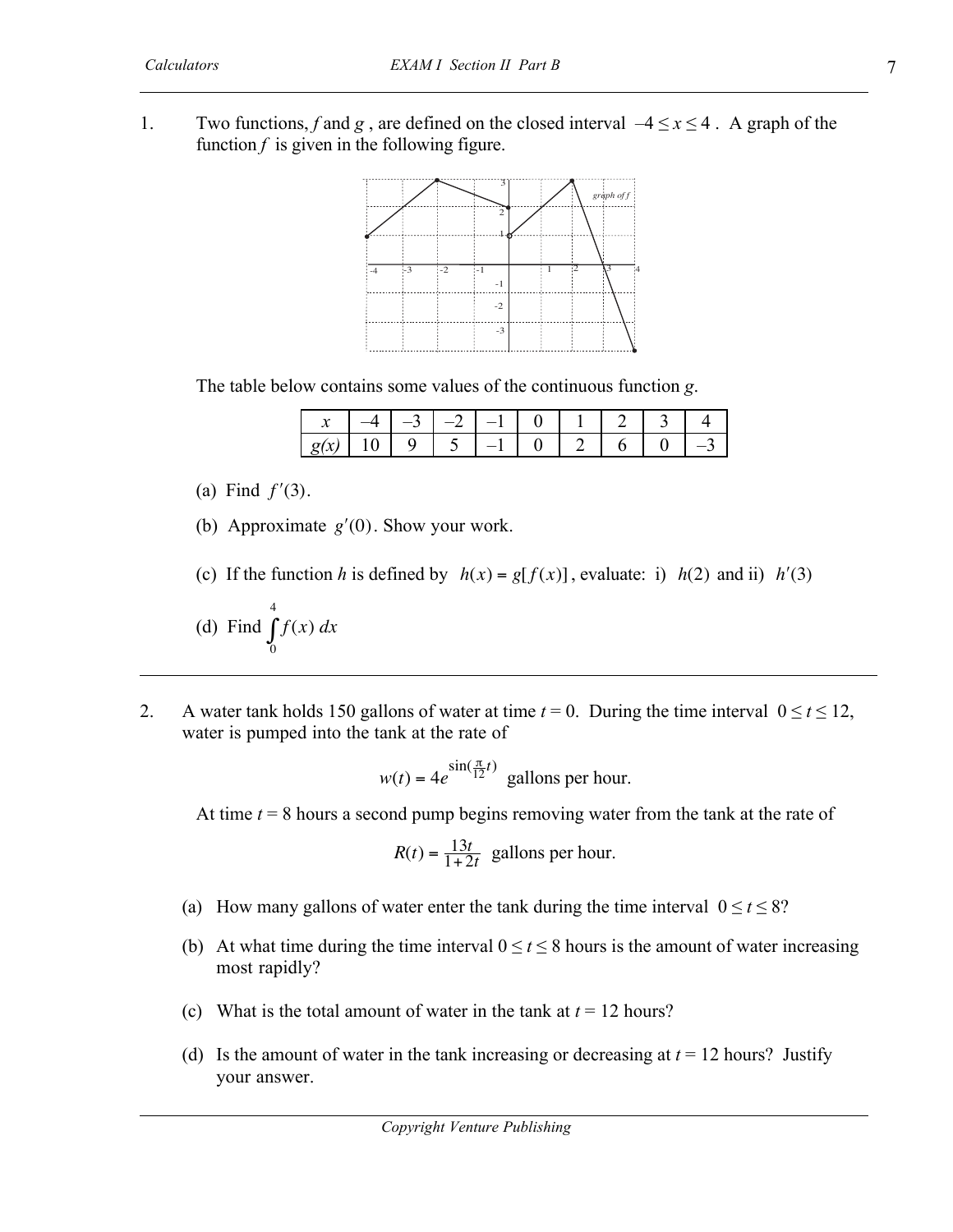$\overline{a}$ 

 $\overline{a}$ 

 $\overline{a}$ 

## **Time - 60 minutes Number of problems - 4**

# **A graphing calculator may NOT be used on this part of the examination.**

- During the timed portion for part B, you may go back and continue to work on the problems in part A without the use of a calculator.
- 3. Car A has positive velocity  $v(t)$  as it travels along a straight road, where *v* is a differentiable function of *t*. The velocity of the car is recorded for several selected values of *t* over the interval  $0 \le t \le 60$  seconds, as shown in the table below.

| нc                              | ັ | ີ | ◡ | $\mathbf{\Omega}$<br>ັ | ∼ |  |
|---------------------------------|---|---|---|------------------------|---|--|
| $\mathbf{1}$<br>second)<br>ner. | ັ |   |   |                        | ◡ |  |

- (a) Use the data from the table to approximate the acceleration of Car A at  $t = 25$ seconds. Show the computation that lead to your answer. Indicate units of measure.
- (b) Use the data from the table to approximate the distance traveled by Car A over the time interval  $0 \le t \le 60$  seconds by using a midpoint Riemann sum with 3 subdivisions of equal length. Show the work that lead to your answer.
- (c) Car B travels along the same road with an acceleration of  $a(t) = \frac{1}{\sqrt{x+9}}$  ft / sec<sup>2</sup>.

At time  $t = 0$  seconds, the velocity of Car B is 3 ft/sec. Which car is traveling faster at  $t = 40$  seconds? Show the work that lead to your answer

|                                      |     |               |  |                         |     |  |     |               | Allswers |     |   |                          |                  |        |               |
|--------------------------------------|-----|---------------|--|-------------------------|-----|--|-----|---------------|----------|-----|---|--------------------------|------------------|--------|---------------|
|                                      |     |               |  | EXAM I SECTION I PART A |     |  |     |               |          |     |   | EXAM II SECTION I PART A |                  |        |               |
|                                      |     | A             |  | 11.                     | B   |  | 21. | C             |          |     | C | 11.                      | C                | 21.    | D             |
|                                      | 2.  | B             |  | 12.                     | D   |  | 22. | B             |          | 2.  | A | 12.                      | B                | 22.    | A             |
|                                      | 3.  | D             |  | 13.                     | C   |  | 23. | D             |          | 3.  | B | 13.                      | A                | 23.    | $\mathcal{C}$ |
|                                      | 4.  | $\mathcal{C}$ |  | 14.                     | B   |  | 24. | D             |          | 4.  | C | 14.                      | D                | 24.    | B             |
|                                      | 5.  | D             |  | 15.                     | B   |  | 25. | B             |          | 5.  | D | 15.                      | A                | 25.    | B             |
|                                      | 6.  | D             |  | 16.                     | E   |  | 26. | B             |          | 6.  | C | 16.                      | C                | 26.    | E             |
|                                      | 7.  | A             |  | 17.                     | C   |  | 27. | $\mathcal{C}$ |          | 7.  | E | 17.                      | C                | 27.    | A             |
|                                      | 8.  | D             |  | 18.                     | - C |  | 28. | E             |          | 8.  | A | 18.                      | E                | 28.    | E             |
|                                      | 9.  | B             |  | 19.                     | B   |  |     |               |          | 9.  | B | 19.                      | B                |        |               |
|                                      | 10. | B             |  | 20.                     | A   |  |     |               |          | 10. | D | 20.                      | D                |        |               |
| EXAM I<br><b>SECTION I</b><br>PART B |     |               |  |                         |     |  |     |               |          |     |   | EXAM II                  | <b>SECTION I</b> | PART B |               |
|                                      | 1.  | D             |  |                         | B   |  | 13. | $\mathcal{C}$ |          | 1.  | E | 7 <sup>1</sup>           | E                | 13.    | D             |
|                                      | 2.  | C             |  | 8.                      | B   |  | 14. | C             |          | 2.  | D | 8.                       | A                | 14.    | D             |
|                                      | 3.  | C             |  | 9.                      | C   |  | 15. | B             |          | 3.  | D | 9.                       | A                | 15.    | B             |
|                                      | 4.  |               |  | 10.                     | C   |  | 16. | D             |          | 4.  | C | 10.                      | A                | 16.    | $\mathcal{C}$ |
|                                      | 5.  | D             |  | 11.                     | Ε   |  | 17. | E             |          | 5.  | C | 11.                      | D                | 17.    | D             |
|                                      | 6.  | D             |  | 12.                     | E   |  |     |               |          | 6.  | A | 12.                      | C                |        |               |

**Answers**